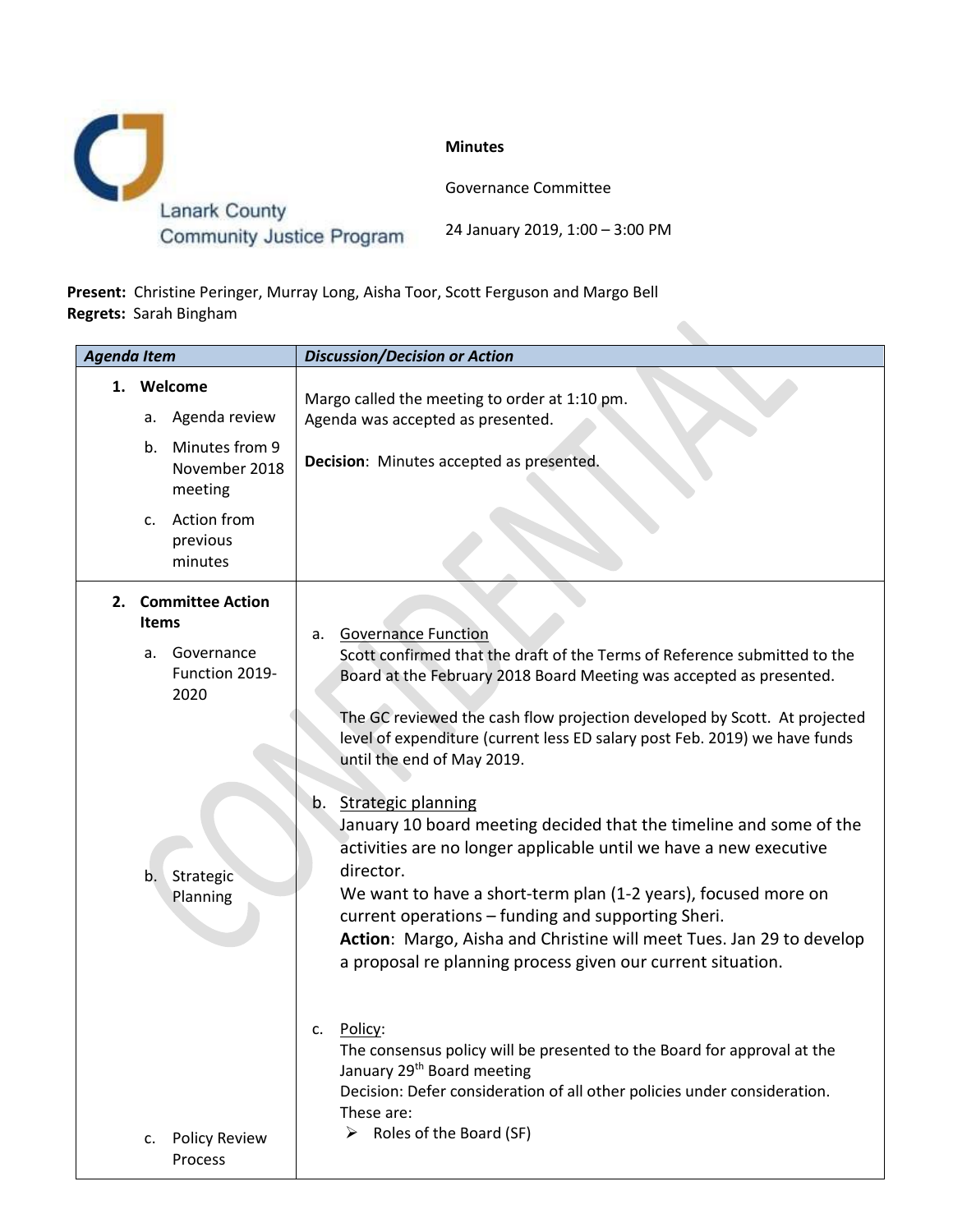|                                           | Operational Policies (Monthly Facilitator Meetings, COI, Complainant<br>≻<br>Participation in Forums, Accessibility, Facilitator mentorship and<br>certification, Protection of Personal Information)                       |  |  |
|-------------------------------------------|-----------------------------------------------------------------------------------------------------------------------------------------------------------------------------------------------------------------------------|--|--|
| <b>Bylaws</b><br>d.                       | d. Bylaw review<br>GC role is to ensure adherence to our bylaws and update of bylaws as<br>needed<br>Board of Directors annual self-evaluation and response to results.<br>e.                                               |  |  |
|                                           | Recommend this be suspended for this year.                                                                                                                                                                                  |  |  |
| Board Annual<br>e.<br>Evaluation          | Board member development<br>f.<br>Recommend this be suspended for this year.                                                                                                                                                |  |  |
| f.<br><b>Board Member</b><br>Development  | <b>Board and Committee structure</b><br>g.<br>Not addressed                                                                                                                                                                 |  |  |
| Board and<br>g.<br>Committee<br>Structure | h. Nominations Committee<br>We need to confirm how many vacancies will exist on the Board as of<br>the AGM. We believe three with one person (Scott) being willing to<br>stand for re-election.                             |  |  |
| Nominations<br>h.<br>sub-committee        | Decision: We do not recommend our normal public recruitment process<br>given the situation at this time and that we continue with the minimum of 7<br>board members if necessary. This means we need to recruit one person. |  |  |
|                                           | Insurance renewal<br>۱.<br>The agenda item is finished. The Board has accepted<br>recommendation.                                                                                                                           |  |  |
| i.<br>Insurance<br>Renewal                |                                                                                                                                                                                                                             |  |  |
| <b>Any Other Business</b><br>3.           | GC had a high-level exploration of three options to be considered:                                                                                                                                                          |  |  |
|                                           | 1. An orderly winding down of the organization - date to be determined<br>- talk to all agency stakeholders (Crown, Police, United Way, Situation<br>Table, Planning Council, etc.)                                         |  |  |
|                                           | 2.<br>Negotiate with other organizations (e.g. RNJ) to take over our program                                                                                                                                                |  |  |
|                                           | Keep going within new limited resources and rebuild toward the future<br>3.<br>- explore how much can be done with volunteers<br>- engage our partners in our situation                                                     |  |  |
|                                           | Also discuss at Board meeting - negotiate with LLGFCS re office space and<br>expenses. Common messaging to stakeholders and public re current status.                                                                       |  |  |